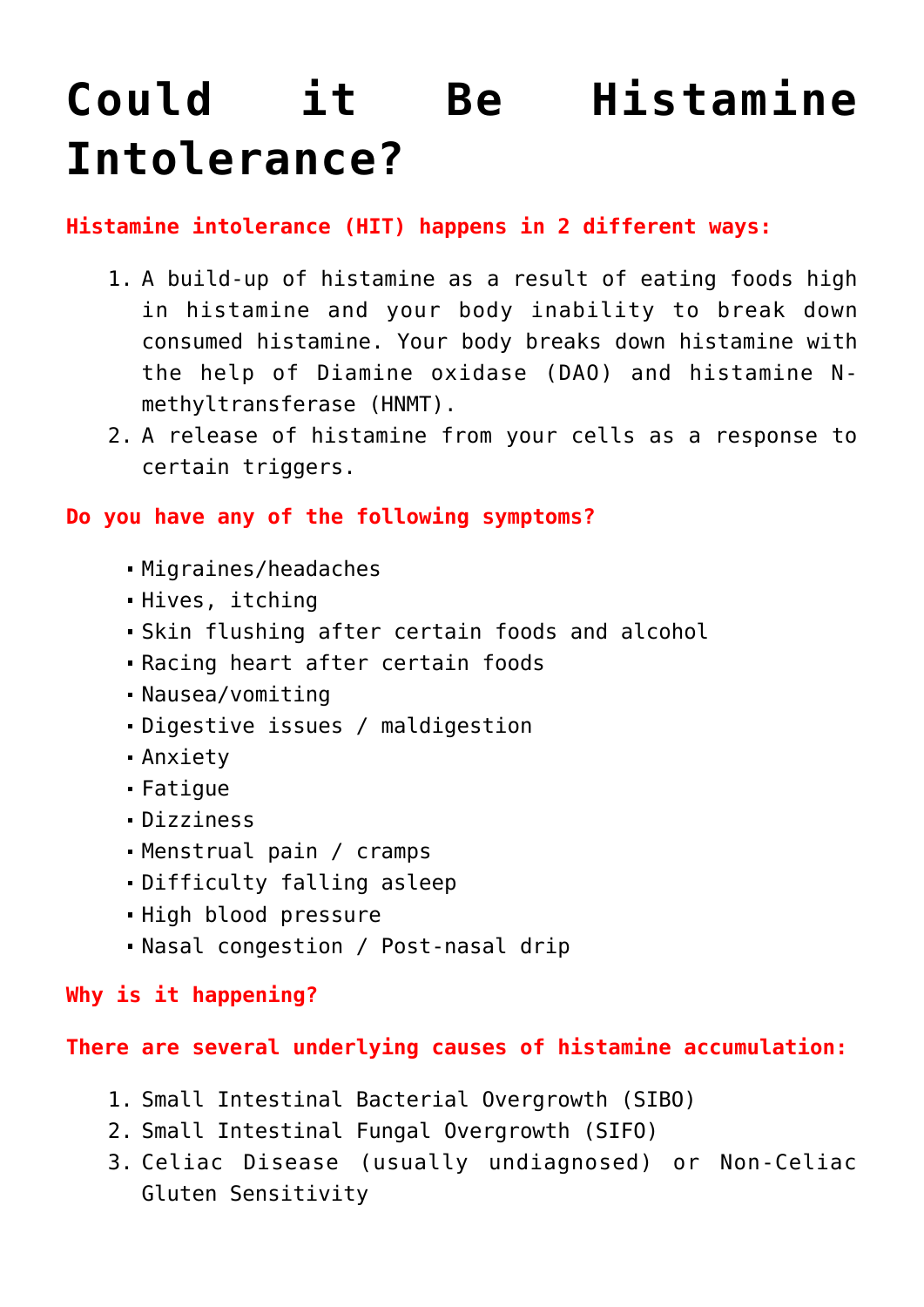- 4. High Intestinal Permeability (aka "Leaky Gut")
- 5. IBS, IBD (Crohn's and Ulcerative Colitis), and other GI issues.
- 6. Eczema.
- 7. Histamine-rich foods
- 8. Medications (Antihistamines Zyrtec, Claritin; acid reflux medications – pantoprazole, omeprazole, ranitidine; NSAIDs – ibuprofen, Aleve, Advil, etc.)
- 9. Diamine-oxidase enzyme deficiency.

Diamine oxidase (DAO) and Histamine N-methyltransferase (HNMT) genetic SNPs that predispose a person to impaired histamine breakdown. **DAO enzyme** deficiency is the lack of the digestive enzyme responsible for the histamine elimination. Most of the histamine we consume from foods. **DAO** is located in the intestinal walls and is contributing to the digestion of foods. If the intestinal mucosa is under stress and is "leaky" the DAO enzyme is "injured" and cannot perform properly. Hence, if you have "leaky gut" your ability to break down histamine is impaired and histamine builds up and causes above-listed symptoms. **HNMT** is an **enzyme** that is responsible for degrading histamines generated as a result of the functions of mast cells. HNMT, unlike DAO, is concentrated in the liver.

#### **What is the treatment of Histamine Intolerance (HIT)?**

Heal the gut. While healing the gut, avoid high histamine foods and DAO blocking foods listed below to reduce symptoms of histamine build-up. Unfortunately, a lot of healthy foods such as fermented veggies, yogurts, etc. can be problematic for people with an impaired ability to breakdown histamines.

#### **High Histamine Foods to Avoid**

- Fermented Alcohol: beer, wine, champagne
- Grains
- Legumes: different kinds beans, chickpeas, peanuts,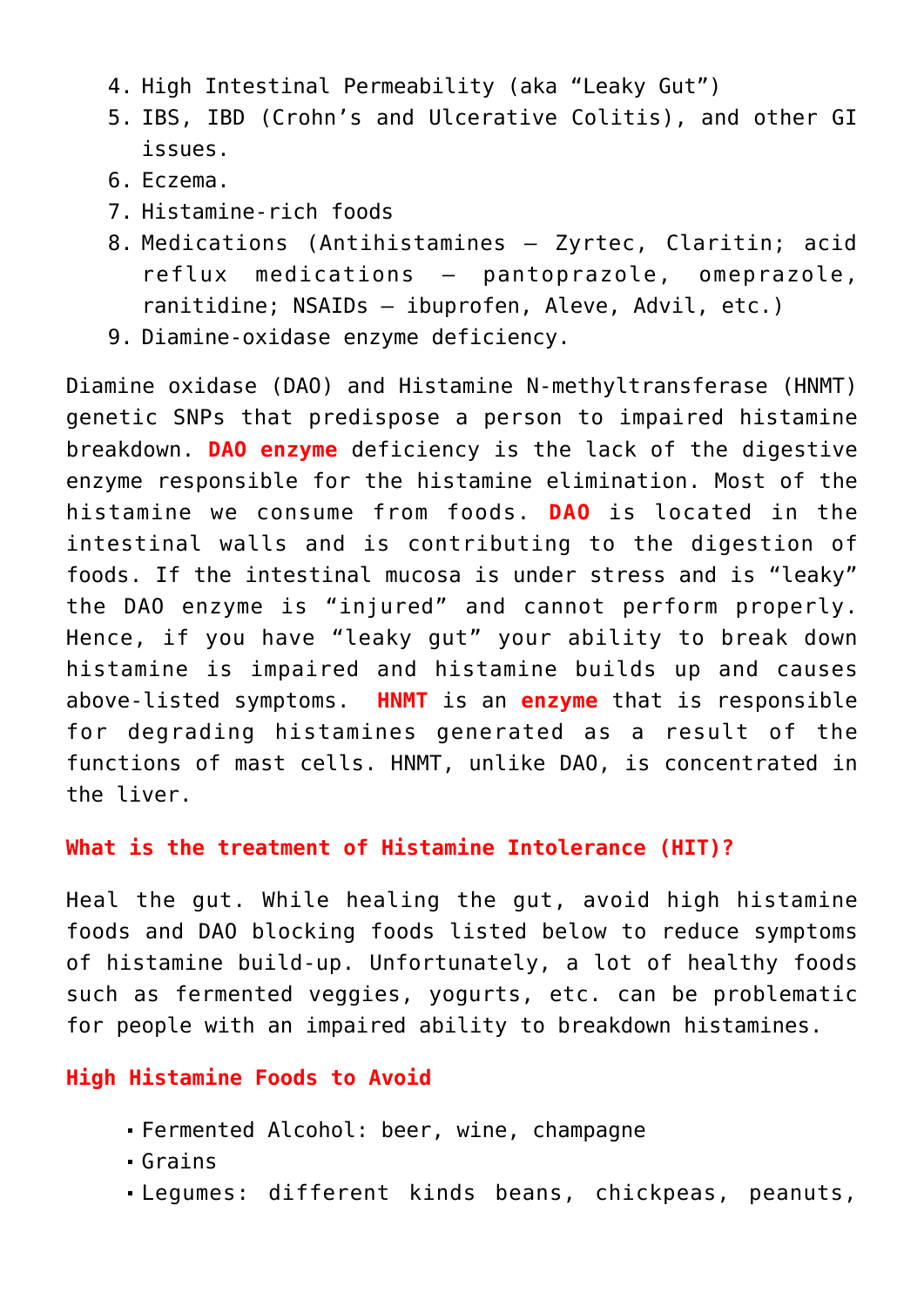soy/edamame

- Fermented/Aged/smoked cheeses, meats, fish such as mackerel, sardines, blue cheese, salami, prosciutto
- Fermented milk products: kefir, yogurt, buttermilk
- Fermented and pickled vegetables: sauerkraut, kimchi, pickles, soy sauce, etc.
- Grains: wheat is the worst offender. Sprouted brown rice can be tolerated by some people.
- Leftover chicken, fish, and meats.
- Fruits: oranges, grapefruits (citrus fruits), strawberries, different dried fruits (raisins, apricots, cherries to name a few)
- Vegetables: Tomatoes, spinach, avocado, eggplant.

## **Histamine-Releasing Foods**

- Alcohol
- Bananas
- Chocolate
- Cinnamon
- Cow's Milk
- Nuts
- Papaya
- Pineapple
- Shellfish
- Many artificial preservatives and dyes

# **DAO Blocking Foods:**

- Alcohol
- Black / Green Teas
- Energy drinks
- Sodas and other caffeinated drinks

# **What Can I Eat? – Low Histamine Foods**

Freshly caught or flesh frozen cooked fish (fresh or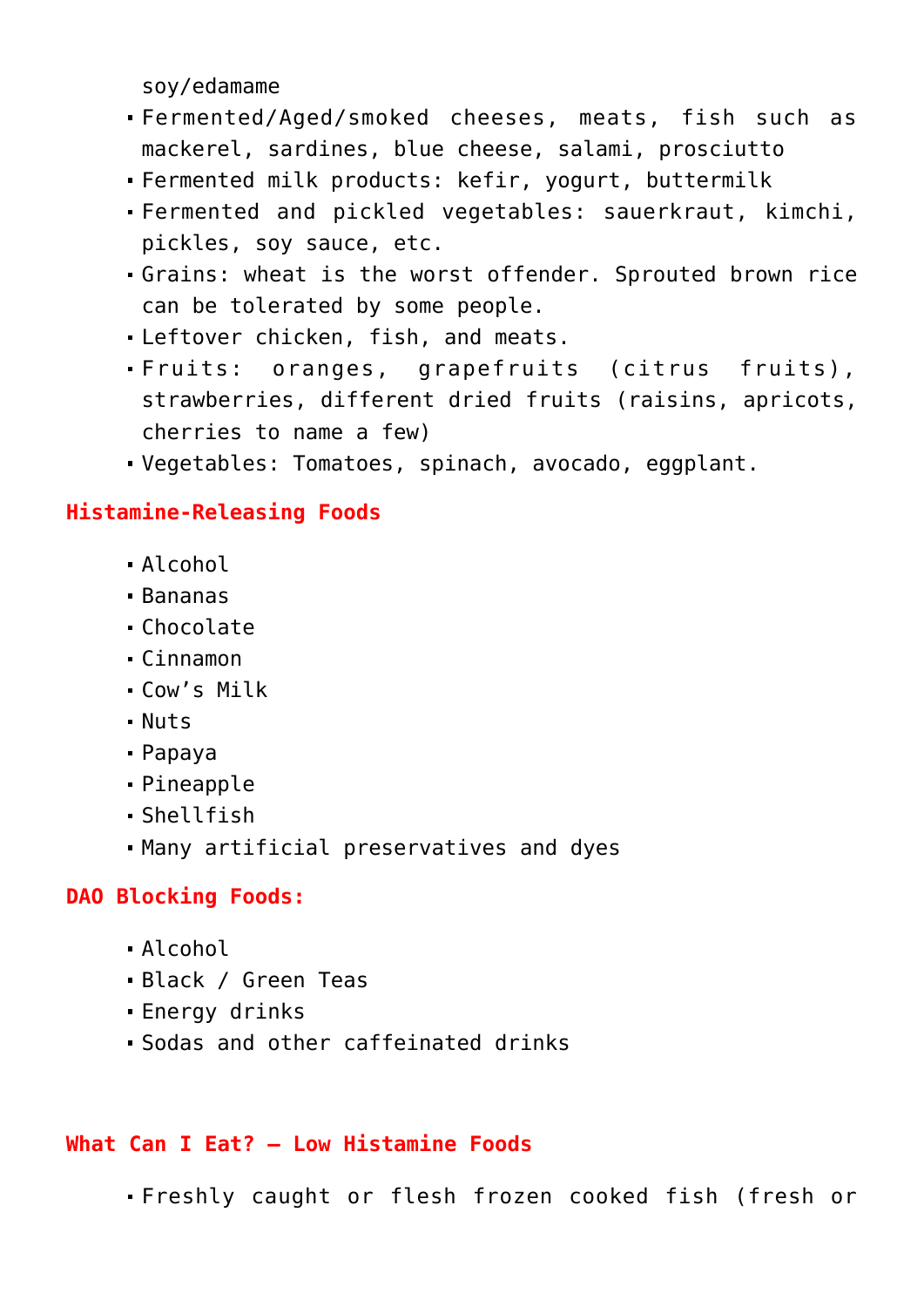frozen – no leftovers)

- Freshly cooked meat / chicken (fresh or frozen no leftovers)
- Eggs
- Leafy green vegetables, except for spinach
- Herbal teas
- Gluten-free grains: brown sprouted rice, quinoa, buckwheat
- Fresh fruits: mango, pear, watermelon, apple, kiwi, cantaloupe, grapes
- Fresh vegetables (except tomatoes, spinach, avocado, and eggplant)
- Any other vegetables that are not listed earlier
- Dairy substitutes: coconut milk, hemp milk, almond milk (if you have no reaction to almonds)
- Cooking oils: olive oil, coconut oil

# **How to Know That you Have Histamine Intolerance / Histamine Overload?**

#### **Elimination/Reintroduction**

Remove the above high histamine foods for 30 days and reintroduce them one at a time 3 times a day for 3 days and watch any of your symptoms get a flare in the next 3 days.

#### **Blood Testing**

The whole blood histamine level could be useful when treating patients with severe anxiety, OCD, bipolar, and depression. Unfortunately, it may not be covered by insurance and the price-tag at LabCorp for this test is around \$300! Checking just histamine in the blood depending on the time of the day and what was eaten may not be very helpful otherwise as it fluctuates during the day a lot. There are other functional blood lab tests to test for histamine levels, but they are not covered by insurance.

Avoiding the DAO blocking foods and medications, high